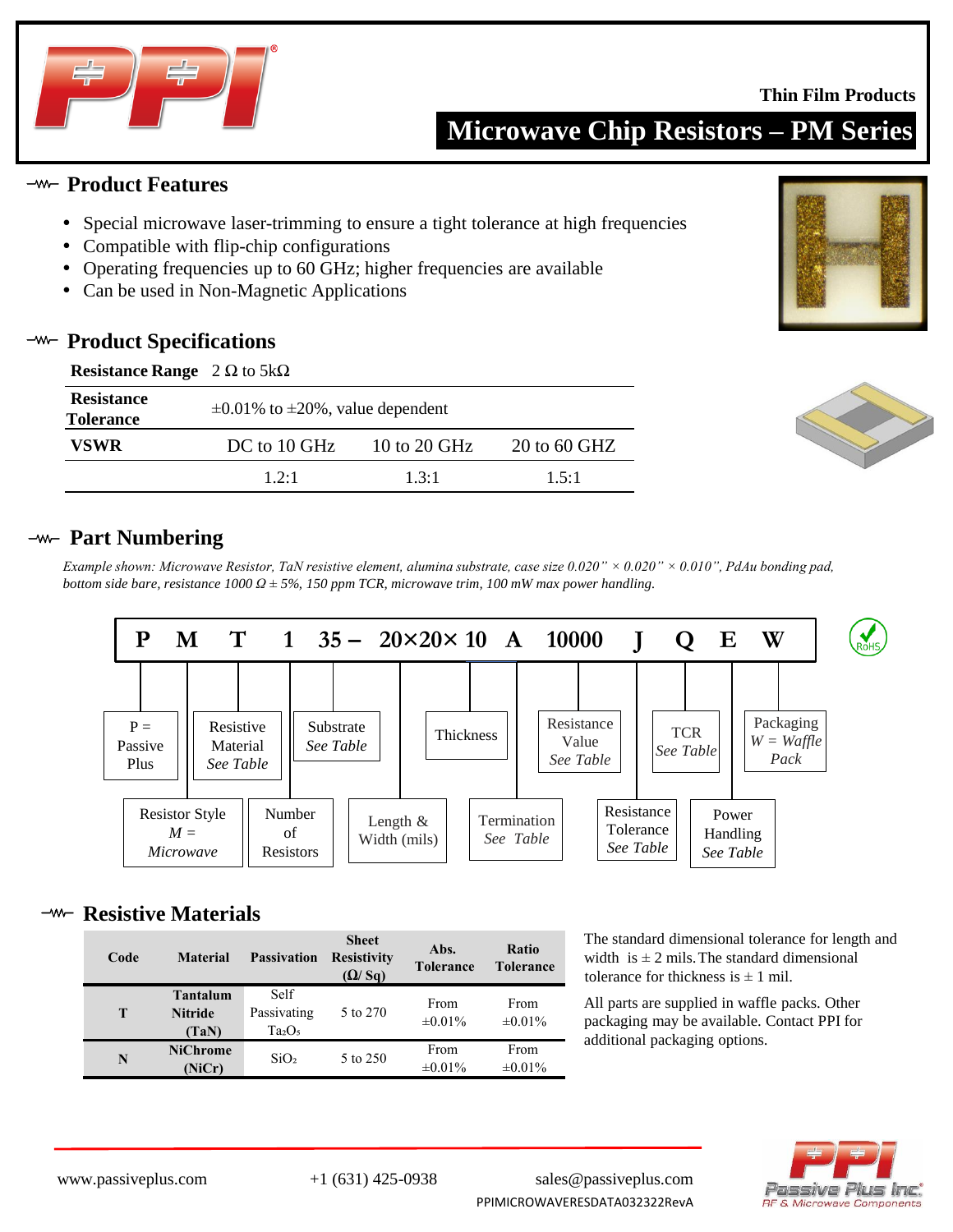

### **Thin Film Products**

# **Microwave Chip Resistors – PM Series**

## **-w- Substrate Materials**

| <b>Material</b>                   | <b>Thickness</b>  | <b>Surface Finish</b>          | <b>Dielectric</b><br><b>Constant</b><br>$(\textcircled{a}$ 1MHz) | Coefficient of<br><b>Thermal Expansion</b><br>$(x 10^6$ °C) | <b>Thermal</b><br>Conductivity<br>$(W/m*K)$ | Code |
|-----------------------------------|-------------------|--------------------------------|------------------------------------------------------------------|-------------------------------------------------------------|---------------------------------------------|------|
| Alumina<br>$(Al_2O_3)$            | $0.005" - 0.010"$ | $2\mu$ " - $3\mu$ "            | 9.9                                                              | $(25^{\circ}C \text{ to } < 300^{\circ}C)$                  | 26.9                                        | 35   |
| Aluminum Nitride<br>(AIN)         | $0.005" - 0.010"$ | $6\mu$ " - $8\mu$ "            | $8.0 - 9.1$                                                      | $4.6 - 5.7$<br>$(25^{\circ}C \text{ to } < 1000^{\circ}C)$  | 170                                         | 28   |
| Beryllium Oxide<br>(BeO)          | $0.005" - 0.010"$ | $<$ 5µ"                        | 6.76                                                             | 9<br>$(25^{\circ}C \text{ to } < 1000^{\circ}C)$            | 285                                         | 25   |
| <b>Ouartz</b><br>(Fused Silica)   | $0.005" - 0.010"$ | 60/40<br><b>Optical Polish</b> | 3.826                                                            | 0.55<br>$(25^{\circ}C \text{ to } < 300^{\circ}C)$          | 1.38                                        | 20   |
| <b>Resistance Tolerance Codes</b> |                   |                                |                                                                  |                                                             |                                             |      |

| <b>Tolerance</b> |             |             | $\mathbf{F}$ |           | $\mathbf{H}$ $\mathbf{J}$ |          | $\mathbf{K}$ |           | M          | $\mathbf{O}$ |              |
|------------------|-------------|-------------|--------------|-----------|---------------------------|----------|--------------|-----------|------------|--------------|--------------|
| Code             | $\pm 0.1\%$ | $\pm 0.5\%$ | $\pm 1\%$    | $\pm 2\%$ | $\pm$ 3%                  | $\pm$ 5% | $\pm 10\%$   | $\pm$ 15% | $\pm 20\%$ | $\pm 0.05\%$ | $\pm 0.01\%$ |

#### **Terminations**  $-\!\!$

 $-w$ 

## **Temperature Coefficient of Resistance**

| <b>Metallization</b> | Code               | <b>Material</b> | ±150            | $\pm 100$ | ±50 | $\pm 25$<br>ppm/°C ppm/°C ppm/°C ppm/°C ppm/°C ppm/°C | ±10             | $\pm$ 5 |     |
|----------------------|--------------------|-----------------|-----------------|-----------|-----|-------------------------------------------------------|-----------------|---------|-----|
| Top Side             | <b>Bottom Side</b> |                 |                 |           |     |                                                       |                 |         |     |
| Pd / Au              |                    |                 | <b>Tantalum</b> | $\bf o$   |     | W                                                     | X               |         | Z   |
| Flip Chip            |                    | R               | <b>Nitride</b>  | Standard  | Yes |                                                       |                 |         |     |
| (Ti/Pt/Au)           |                    |                 | (TaN)           |           |     |                                                       |                 |         |     |
| Pd/Au                | Ta/Pd/Au           | D               | <b>NiChrome</b> |           |     |                                                       |                 |         |     |
|                      |                    |                 | (NiCr)          | ---       |     | Yes                                                   | <b>Standard</b> | Yes     | Yes |

## **-w- Power Handling Codes**

| <b>Watts</b>     | Code     | <b>Watts</b>     | Code | <b>Watts</b> | Code |
|------------------|----------|------------------|------|--------------|------|
| $10 \text{ mW}$  | A        | 350 mW           | M    | 4.0 W        | P    |
| $20 \text{ mW}$  | B        | $400 \text{ mW}$ | R    | 5.0 W        | Q    |
| 50 mW            | C        | 500 mW           | H    | 6.0W         | Z    |
| 75 mW            | D        | 750 mW           | J    | 10W          | S    |
| $100 \text{ mW}$ | Е        | 1.0 W            | K    | 15 W         | T    |
| $125 \text{ mW}$ | I        | 1.4W             | U    | 20 W         | V    |
| $150 \text{ mW}$ | F        | 2.0 W            | L    | 25 W         | W    |
| $200 \text{ mW}$ | $\Omega$ | 2.8 W            | Y    | 30 W         | Z    |
| $250 \text{ mW}$ | G        | 3.0 W            | N    | 50 W         | X    |
|                  |          |                  |      | 40 W         |      |



www.passiveplus.com +1 (631) 425-0938 sales@passiveplus.com PPIMICROWAVERESDATA032322RevA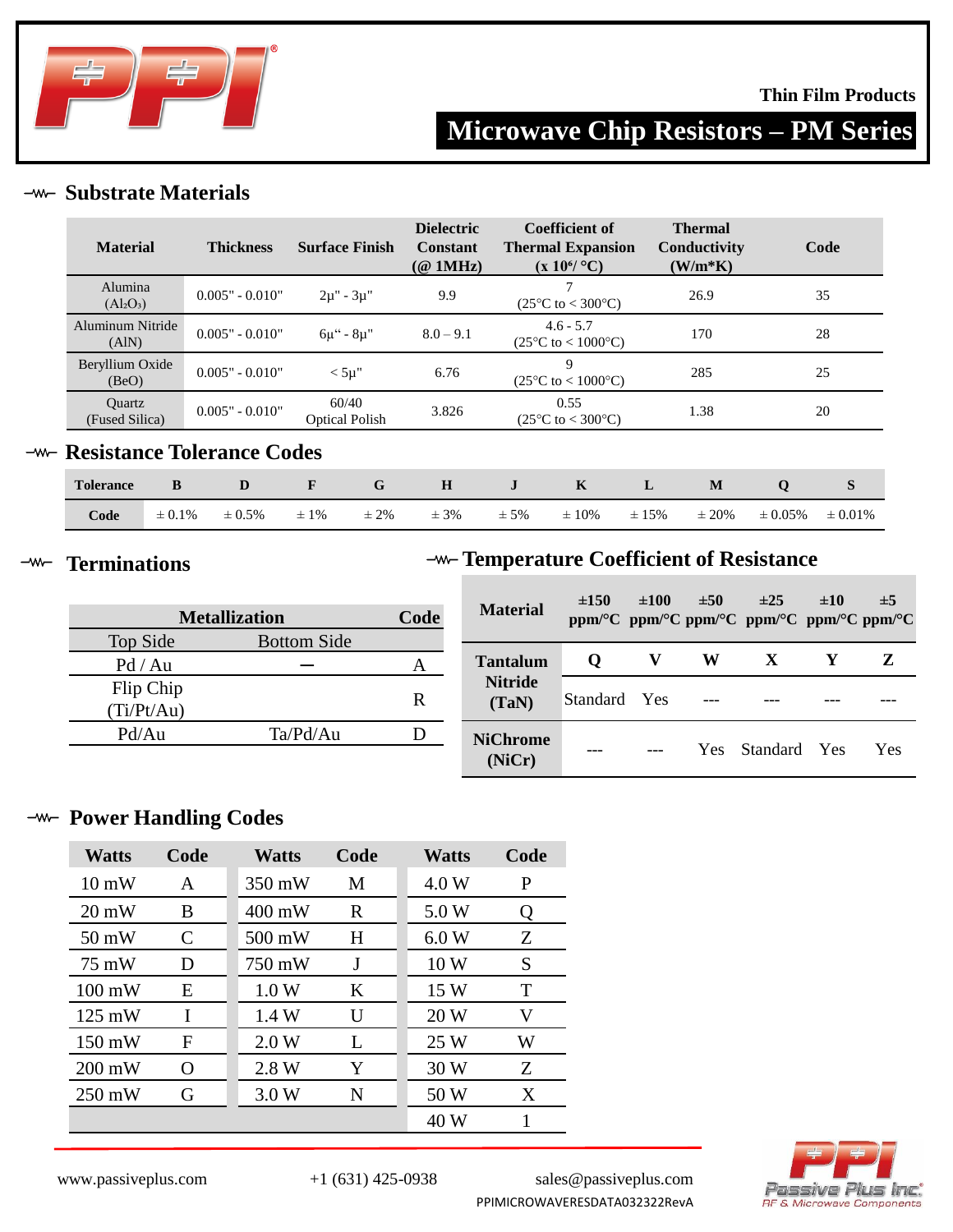

**Microwave Chip Resistors – PM Series**

## **Power Handling & Standard Resistance Ranges by Material and Case Size**

| <b>Standard Power Handling</b>            |                         |                        |                        |                         |                   |                          |                   | <b>High Power Resistor Range</b> |                                                        |                                                    |                                                    |  |
|-------------------------------------------|-------------------------|------------------------|------------------------|-------------------------|-------------------|--------------------------|-------------------|----------------------------------|--------------------------------------------------------|----------------------------------------------------|----------------------------------------------------|--|
| <b>Case Size</b><br>mils<br>(inches)      | <b>Alumina</b><br>(C35) | <b>AIN</b><br>$(C-28)$ | <b>BeO</b><br>$(C-25)$ | Quartz<br>$(C-20)$      | Min<br>$(\Omega)$ | <b>Max</b><br>$(\Omega)$ | Min<br>$(\Omega)$ | <b>Max</b><br>$(\Omega)$         | <b>Max</b><br>$(\Omega)$<br><b>Alumina</b><br>$(C-35)$ | <b>Max</b><br>$(\Omega)$<br><b>AIN</b><br>$(C-28)$ | <b>Max</b><br>$(\Omega)$<br><b>BeO</b><br>$(C-25)$ |  |
| 12x9<br>$(0.012 \times 0.009)$            | 50 mW                   | 200 mW                 | 400 mW                 | $10\text{ }\mathrm{mW}$ | $\overline{4}$    | 500                      | ---               | ---                              |                                                        | ---                                                | ---                                                |  |
| 14 x 12<br>$(0.014 \times 0.012)$         | $100 \text{ mW}$        | 400 mW                 | 750 mW                 | 20 mW                   | 3                 | 750                      | ---               | ---                              | $---$                                                  | $---$                                              | $---$                                              |  |
| 20 x 10<br>$(0.020 \times 0.010)$         | $100 \text{ mW}$        | 400 mW                 | 750 mW                 | 20 mW                   | 3                 | 1000                     | $\overline{c}$    | 1000                             | 250 mW                                                 | 1.0 W                                              | 2.0 W                                              |  |
| 15 x 15<br>$(0.015 \times 0.015)$         | $100 \text{ mW}$        | 400 mW                 | 750 mW                 | 20 mW                   | $\overline{4}$    | 1000                     | $\overline{2}$    | 1000                             | 250 mW                                                 | 1.0 W                                              | 2.0 W                                              |  |
| 20 x 20<br>$(0.020 \times 0.020)$         | 250 mW                  | 1.0 W                  | 2.0 W                  | 50 mW                   | $\overline{2}$    | 1250                     | $\overline{2}$    | 1000                             | 500 mW                                                 | 2.0 W                                              | 4.0 W                                              |  |
| 30 x 20<br>$(0.030 \times 0.020)$         | 250 mW                  | 1.0 W                  | 2.0 W                  | 50 mW                   | $\overline{2}$    | 2500                     | $\overline{2}$    | 1000                             | 500 mW                                                 | 2.0 W                                              | 4.0 W                                              |  |
| 40 x 20<br>$(0.040 \times 0.020)$         | 250 mW                  | 1.0 W                  | 2.0 W                  | 50 mW                   | $\overline{2}$    | 3750                     | $\overline{c}$    | 1000                             | 750 mW                                                 | 3.0 W                                              | 6.0 W                                              |  |
| 30 x 30<br>$(0.030 \times 0.030)$         | 250 mW                  | 1.0 W                  | 2.0 W                  | 50 mW                   | $\overline{2}$    | 2500                     | $\overline{2}$    | 1000                             | 750 mW                                                 | 2.0 W                                              | 6.0 W                                              |  |
| 35 x 35<br>$(0.035 \times 0.035)$         | 250 mW                  | 1.0 W                  | $2.0 W$                | 50 mW                   | $\overline{2}$    | 3000                     | $\overline{2}$    | 1000                             | 1.0 W                                                  | 4.0 W                                              | 6.0 W                                              |  |
| 40 x 40<br>$(0.040 \times 0.040)$         | 350 mW                  | 1.4 W                  | 2.8 W                  | 70 mW                   | $\overline{2}$    | 3750                     | $\overline{2}$    | 1000                             | 1.0 W                                                  | 4.0 W                                              | 6.0 W                                              |  |
| 50 x 25<br>$(0.050 \times 0.025)$         | 350 mW                  | 1.4 W                  | 2.8 W                  | 70 mW                   | 3                 | 5000                     | $\overline{2}$    | 1000                             | 1.0 W                                                  | 4.0 W                                              | 6.0 W                                              |  |
| 60 x 30<br>$(0.060 \times 0.030)$         | 500 mW                  | 2.0 W                  | 4.0 W                  | $100 \text{ mW}$        | 3                 | 5000                     | $\overline{2}$    | 1000                             | 1.4W                                                   | 5.0 W                                              | 10.0 W                                             |  |
| 50 x 50<br>$(0.050 \times 0.050)$         | 500 mW                  | 2.0 W                  | 4.0 W                  | 100 mW                  | $\overline{2}$    | 5000                     | $\overline{2}$    | 1000                             | 1.4W                                                   | 5.0 W                                              | 10.0 W                                             |  |
| $60 \times 60$<br>$(0.060 \times 0.060)$  | 500 mW                  | 2.0 W                  | 4.0 W                  | $100 \text{ mW}$        | $\overline{2}$    | 5000                     | $\overline{2}$    | 1000                             | 1.4W                                                   | 5.0 W                                              | 10.0 W                                             |  |
| 80 x 50<br>$(0.080 \times 0.050)$         | 500 mW                  | 2.0 W                  | 4.0 W                  | $100 \text{ mW}$        | $\overline{2}$    | 5000                     | $\overline{2}$    | 1000                             | 2.8 W                                                  | 10.0 W                                             | 15.0W                                              |  |
| $100 \times 50$<br>$(0.100 \times 0.050)$ | 500 mW                  | 2.0 W                  | 4.0 W                  | $100 \text{ mW}$        | $\overline{2}$    | 5000                     | $\overline{2}$    | 1000                             | 2.8 W                                                  | 10.0 W                                             | 15.0W                                              |  |
| $120 \times 60$<br>$(0.120 \times 0.060)$ | 750 mW                  | 3.0 W                  | 6.0 W                  | 125 mW                  | $\overline{2}$    | 5000                     | $\overline{2}$    | 1000                             | 2.8 W                                                  | 10.0 W                                             | 15.0W                                              |  |
| 100 x 100<br>$(0.100 \times 0.100)$       | 750 mW                  | 3.0 W                  | $6.0~\mathrm{W}$       | 125 mW                  | $\overline{2}$    | 5000                     | $\overline{c}$    | 1000                             | 2.8 W                                                  | 10.0 W                                             | 15.0 W                                             |  |

Typical PPI commercial testing includes 100% visual inspection, 100% electrical testing with short time overload, and TCR sampling.

Our parts meet or exceed additional MIL-PRF-55342 and MIL-STD-202 requirements.